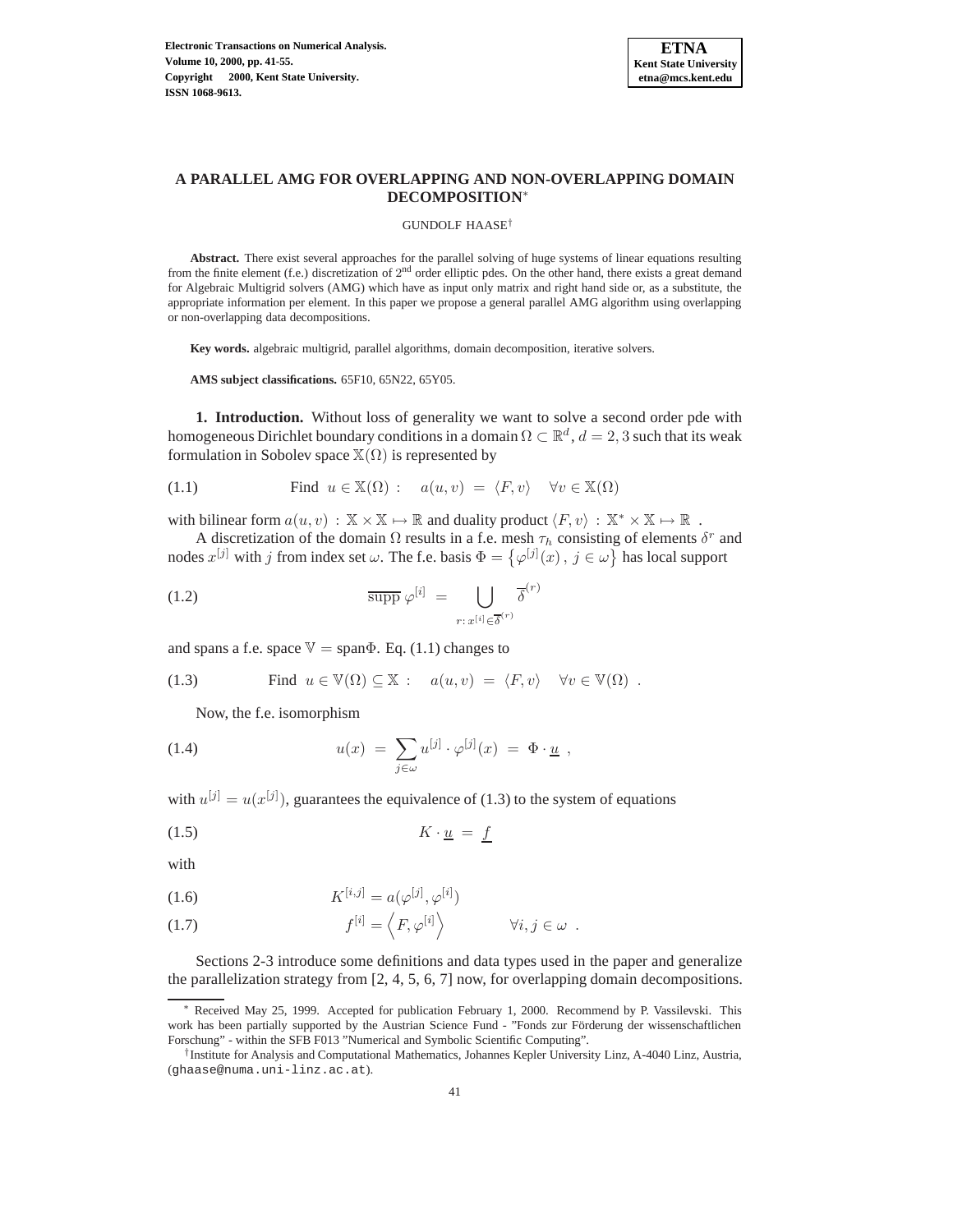The new theoretical results on special matrix-times-vector operations are represented in Sec. 4 and impose requirements on the pattern of the matrices used in these operations. These abstract results are applied in Sec. 5 to derive a new parallel AMG algorithm, with slightly modified standard AMG components therein, for solving (1.5) in parallel.

### **2. Notation and examples.**

**2.1. Sets of subdomains and nodes.** Denoting the discretization in subdomain s by  $\tau_{s,h}$  then we can represent the discretized domain and its P subdomains by means of finite elements, i.e.,  $\overline{\Omega} = \bigcup_{\delta^{(r)} \in \tau_h} \overline{\delta}^{(r)}$  and  $\overline{\Omega}_s = \bigcup_{\delta^{(r)} \in \tau_{s,h}} \overline{\delta}^{(r)}$ , such that  $\overline{\Omega} = \bigcup_{s=1}^P \overline{\Omega}_s$  holds. If  $\Omega_s \cap \Omega_q = \emptyset$ ,  $\forall q \neq s$ ,  $s, q = [1, \ldots, P]$ , then this decomposition of  $\Omega$  is called nonoverlapping element decomposition. Otherwise it is an overlapping element decomposition.

Let us denote by  $M$  the binary matrix representing the correspondence

between node and subdomain, namely

(2.1) 
$$
M_{is} := \begin{cases} 1 & \text{iff } x^{[i]} \in \overline{\Omega}_s \\ 0 & \text{iff } x^{[i]} \notin \overline{\Omega}_s \end{cases}.
$$

The set of all those subdomains, a node  $x^{[i]}$  belongs to, is denoted by

(2.2) 
$$
\sigma^{[i]} := \{s : M_{is} \neq 0\},
$$

which is equivalent to the statement

$$
(2.3) \t x^{[i]} \in \bigcap_{s \in \sigma^{[i]}} \overline{\Omega}_s .
$$

We collect all nodes with the same  $\sigma$ -set of subdomains in the index set

(2.4) 
$$
\omega(\sigma) := \{ i \in \omega : M_{is} \neq 0 \quad \forall s \in \sigma \text{, and } M_{is} = 0 \quad \forall s \notin \sigma \},
$$

similar notations are introduced for those sets of nodes with appropriate subsets or supersets of σ:

(2.5) 
$$
\underline{\omega}(\sigma) := \{ i \in \omega : M_{is} = 0 \quad \forall s \notin \sigma \}
$$

(2.6) 
$$
\overline{\omega}(\sigma) := \{i \in \omega : M_{is} \neq 0 \quad \forall s \in \sigma\} .
$$

REMARK 2.1. *Obviously*,  $\omega(\emptyset) = \emptyset$  and  $\sigma^{[i]} \neq \sigma^{[j]} \Leftrightarrow \omega(\sigma^{[i]}) \cap \omega(\sigma^{[j]}) = \emptyset$  hold. *The definitions (2.5) and (2.6) imply directly*

$$
i \in \underline{\omega}(\sigma) \Leftrightarrow \sigma^{[i]} \subseteq \sigma
$$
 and  $i \in \overline{\omega}(\sigma) \Leftrightarrow \sigma^{[i]} \supseteq \sigma$ .

Using the above notation, we denote by

$$
(2.7) \qquad \qquad \omega_s \ = \ \{ i \in \omega \ : \ M_{is} \neq 0 \} \qquad ( = \overline{\omega}(\{ s \}) \ )
$$

the index set of subdomain  $\Omega_s$  with  $N_s := |\omega_s|$  nodes therein. Here and in the following, we denote by  $|\cdot|$  the number of elements in a set.

REMARK 2.2. *Obviously, the statements*

| (2.8) | $i \in \omega_s$    | $s \in \sigma^{[i]}$    | $\{s\} \subseteq \sigma^{[i]}$ |
|-------|---------------------|-------------------------|--------------------------------|
| (2.9) | $j \notin \omega_s$ | $s \notin \sigma^{[j]}$ | $\{s\}\nsubseteq \sigma^{[j]}$ |

*are valid.*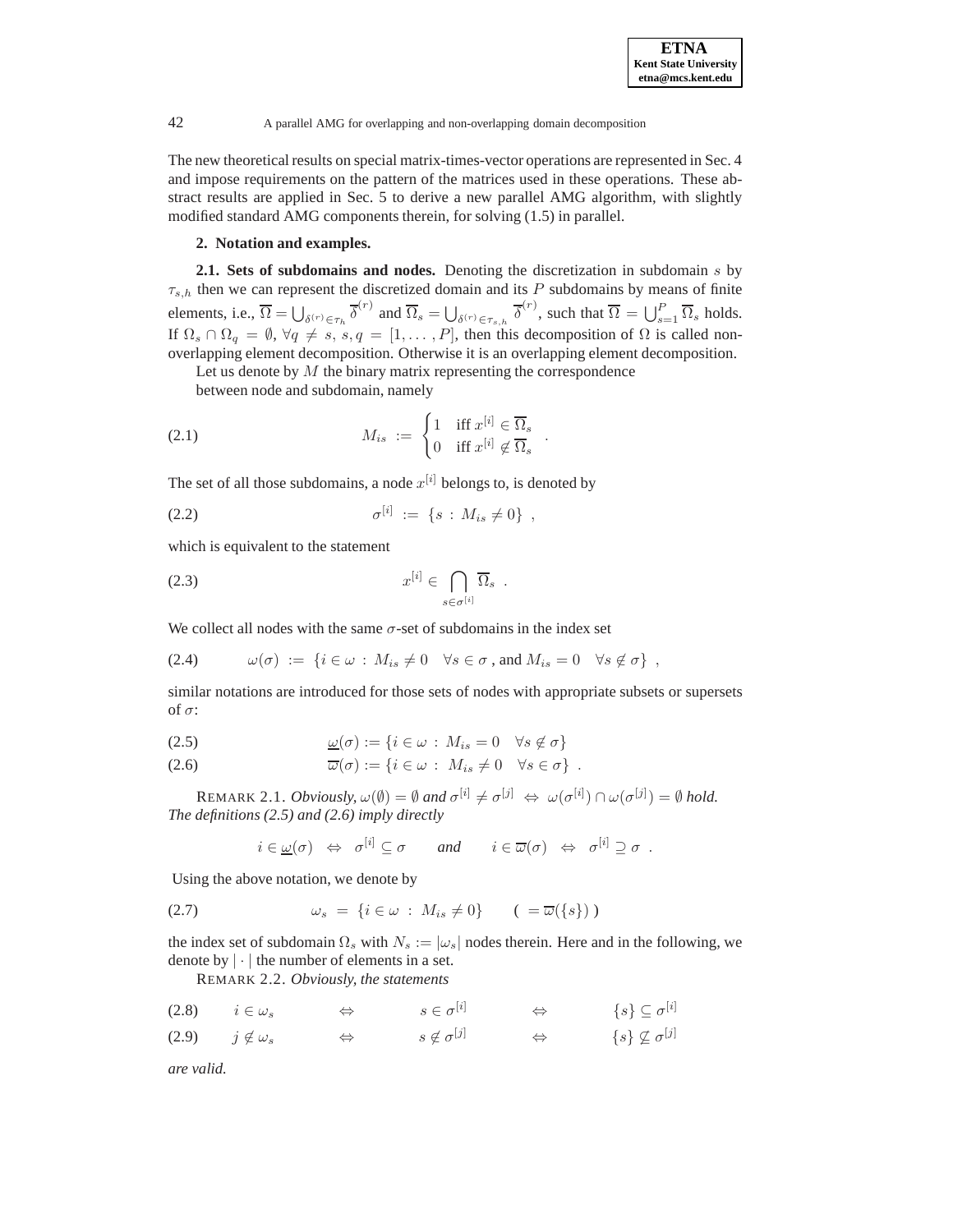





FIGURE 2.1. *Four non-overlapping subdomains with triangulation and row-wise numbering*

**2.2. Examples.** EXAMPLE 2.1 (Non-overlapping Elements). *As a first example, we divide the square into 4 non-overlapping squares and investigate the appropriate*  $\sigma$  *and*  $\omega(\sigma)$ *sets.* Let us represent all equal sets of subdomains by  $\sigma^{[i]}$  with some fixed node i. Then we *have the following adjacent sets :*

$$
\sigma^{[1]} = \{1\}, \qquad \sigma^{[7]} = \{2\}, \qquad \sigma^{[43]} = \{3\}, \qquad \sigma^{[49]} = \{4\},
$$
  
\n
$$
\sigma^{[4]} = \{1, 2\}, \qquad \sigma^{[22]} = \{1, 3\}, \qquad \sigma^{[28]} = \{2, 4\}, \qquad \sigma^{[46]} = \{3, 4\},
$$
  
\n
$$
\sigma^{[25]} = \{1, 2, 3, 4\}.
$$

*Some representative index sets are :*

$$
\begin{aligned}\n\omega(\sigma^{[1]}) &= \omega(\{1\}) &= \{1, 2, 3, 8, 9, 10, 15, 16, 17\}, \\
\omega(\sigma^{[7]}) &= \omega(\{2\}) &= \{5, 6, 7, 12, 13, 14, 19, 20, 21\}, \\
\omega(\sigma^{[4]}) &= \omega(\{1, 2\}) = \{4, 11, 18\}, \\
\omega(\sigma^{[22]}) &= \{22, 23, 24\}, \\
\omega(\sigma^{[28]}) &= \{26, 27, 28\}, \\
\omega(\sigma^{[25]}) &= \{25\}.\n\end{aligned}
$$

*Some index sets derived by (2.5) and (2.6) :*

$$
\begin{aligned}\n\frac{\omega(\sigma^{[1]})}{\overline{\omega}(\sigma^{[1]})} &= \omega(\sigma^{[1]}), \\
\overline{\omega}(\sigma^{[1]}) &= \overline{\omega}(\{1\}) \cup \omega(\sigma^{[4]}) \cup \omega(\sigma^{[22]}) \cup \omega(\sigma^{[25]}) \\
&= \{\overline{1,4}, 8, \overline{11}, \overline{15}, 18, 22, 25\}, \\
\frac{\omega(\sigma^{[4]})}{\overline{\omega}(\sigma^{[4]})} &= \omega(\sigma^{[4]}) \cup \omega(\{1\}) \cup \omega(\{2\}) \\
&= \{\overline{1,21}\}, \\
\overline{\omega}(\sigma^{[4]}) &= \omega(\sigma^{[4]}) \cup \omega(\sigma^{[25]}) \\
&= \{\overline{4,11}, 18, 25\}, \\
\frac{\omega(\sigma^{[25]})}{\overline{\omega}(\sigma^{[25]})} &= \omega(\sigma^{[25]}) \\
&= \omega(\sigma^{[25]}) \\
&= \{\overline{25}\}.\n\end{aligned}
$$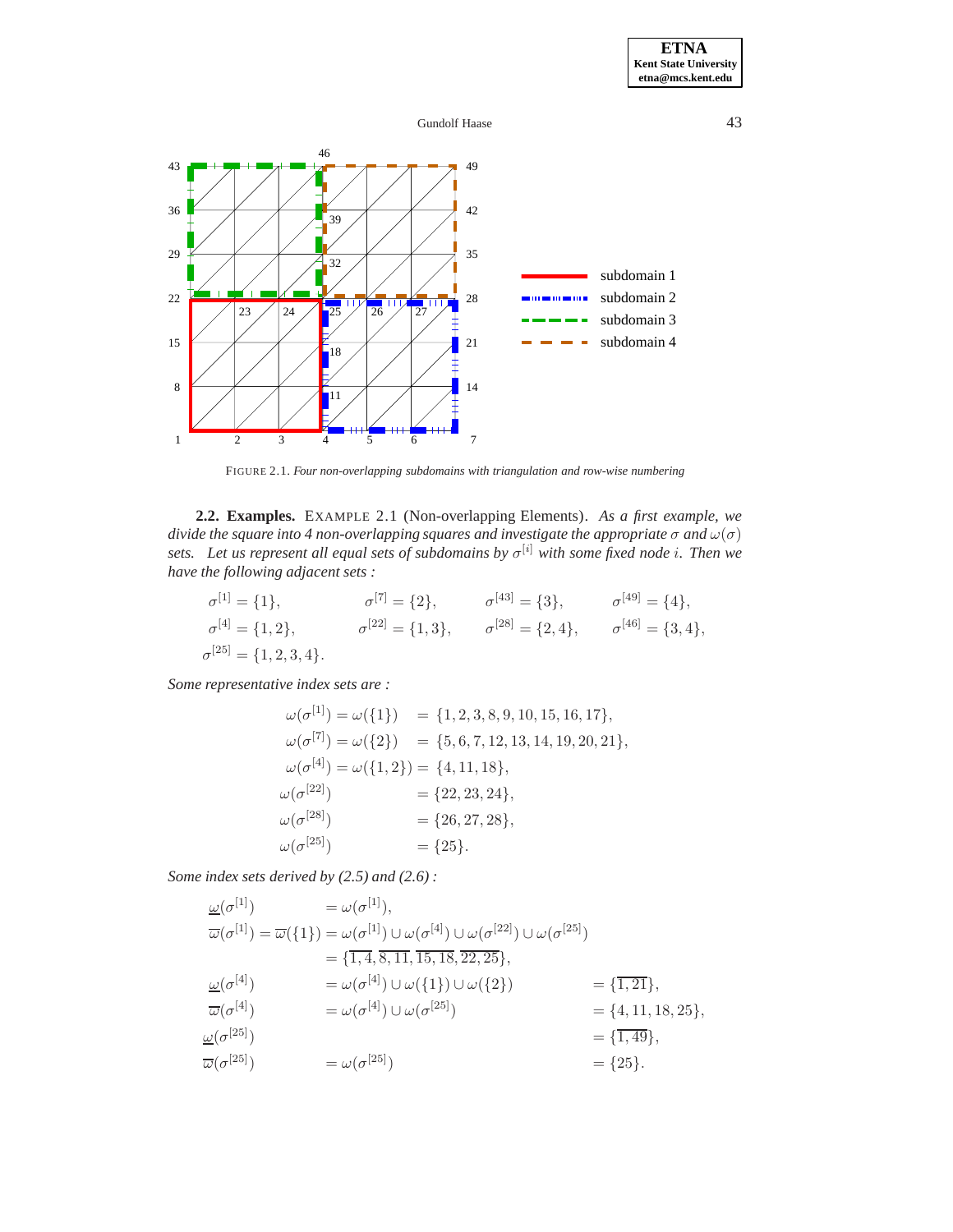

EXAMPLE 2.2 (Overlapping Elements). *Here, we divide the square into 4 overlapping squares with an overlap of 2 mesh sizes.*

FIGURE 2.2. *Four overlapping subdomains with triangulation and row-wise numbering*

*The subdomain sets*  $\sigma^{[i]}$  *are represented in the same way as in Ex. 2.1 and result in the identical sets. On the other hand, we achieve different index sets, e.g.,*

 $\omega(\sigma^{[1]}) = \{1, 2, 8, 9\},\qquad \omega(\sigma^{[7]}) = \{6, 7, 13, 14\},\$  $\omega(\sigma^{[43]}) = \{36, 37, 43, 44\}, \qquad \omega(\sigma^{[49]}) = \{41, 42, 48, 49\},\$  $\omega(\sigma^{[4]}) = \{3, 4, 5, 10, 11, 12\},$   $\omega(\sigma^{[22]}) = \{15, 16, 22, 23, 29, 30\},$   $\omega(\sigma^{[28]}) = \{20, 21, 27, 28, 34, 35\},$   $\omega(\sigma^{[46]}) = \{38, 39, 40, 45, 46, 47\},$  $\omega(\sigma^{[46]}) = \{38, 39, 40, 45, 46, 47\},\$  $\omega(\sigma^{[25]}) = \{17, 18, 19, 24, 25, 26, 31, 32, 33\}.$ 

*We achieve the following derived index sets:*

$$
\underline{\omega}(\sigma^{[1]}) = \omega(\sigma^{[1]}),
$$
  
\n
$$
\overline{\omega}(\sigma^{[1]}) = \{\overline{1, 5, 8, 12}, \overline{15, 19}, \overline{22, 25}, \overline{29, 33}\},
$$
  
\n
$$
\underline{\omega}(\sigma^{[4]}) = \{\overline{1, 14}\},
$$
  
\n
$$
\overline{\omega}(\sigma^{[4]}) = \{3, 4, 5, 10, 11, 12, 17, 18, 19, 24, 25, 26, 31, 32, 33\},
$$
  
\n
$$
\underline{\omega}(\sigma^{[25]}) = \{\overline{1, 49}\},
$$
  
\n
$$
\overline{\omega}(\sigma^{[25]}) = \omega(\sigma^{[25]}).
$$

**2.3. The coincidence matrix.** To represent the mapping of a vector  $\underline{u} \in \mathbb{R}^{\omega}$  in global numbering onto a local vector  $\underline{u}_s \in \mathbb{R}^{\omega_s}$  in subdomain  $\overline{\Omega}_s$  ( $s = [1, \dots, P]$ ), we introduce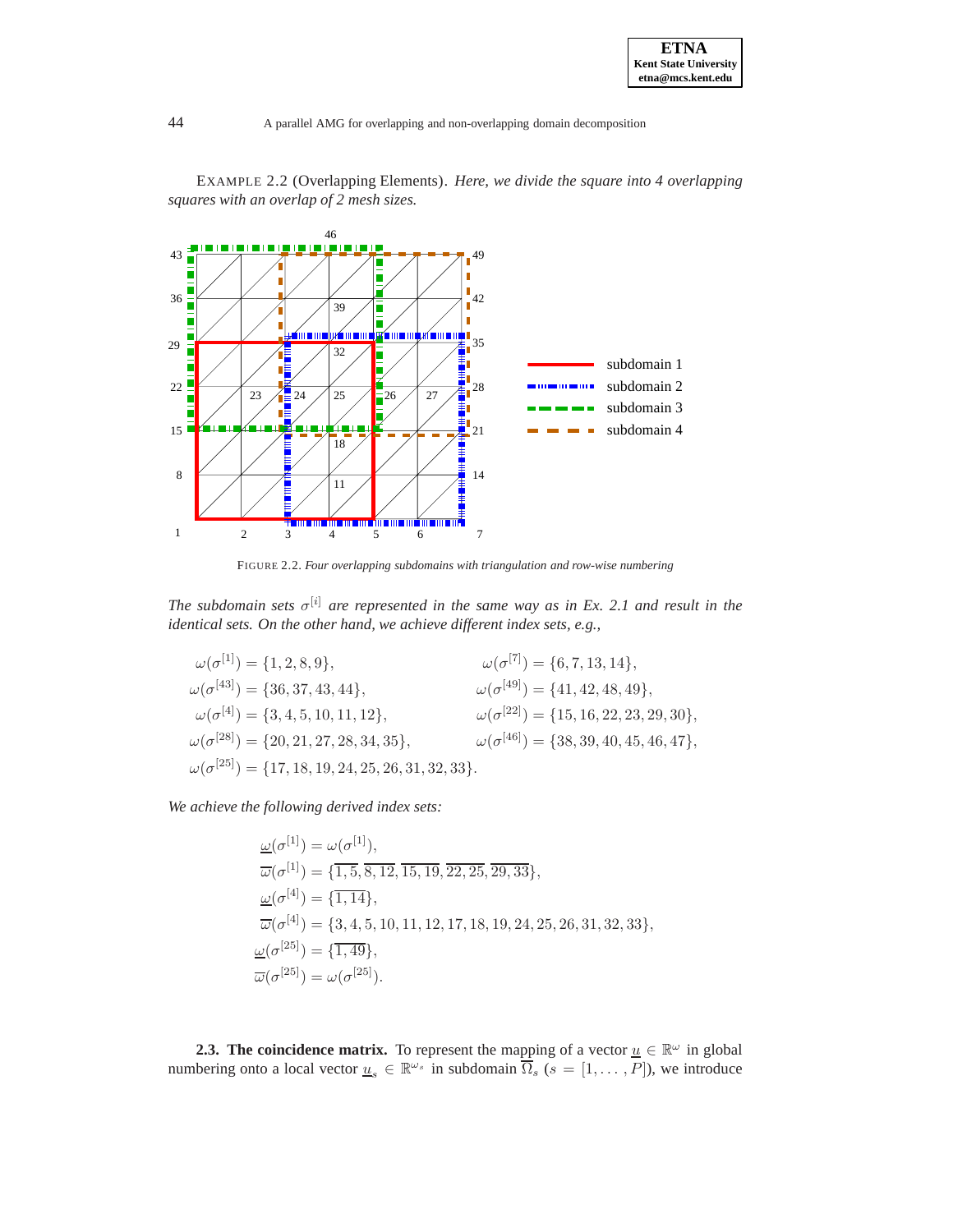### Gundolf Haase 45

coincidence matrices  $A_s$  of dimension  $N_s \times N$  with entries

(2.10) 
$$
A_s^{[i,j]} := \begin{cases} 1 & \text{if } j = \text{global number of } i \\ 0 & \text{else} \end{cases} \forall i \in \omega_s, \forall j \in \omega.
$$

The transpose  $A_s^T$  of these binary matrices  $A_s : \mathbb{R}^{\omega} \mapsto \mathbb{R}^{\omega_s}$  maps a local vector back to the global one.

LEMMA 2.1. *By (2.7) and (2.10) we achieve for all*  $s = [1, \ldots, P]$  *the arithmetic relations:*

(2.11a) 
$$
A_s^T \cdot A_{s_{N \times N}} = \text{diag} \begin{cases} 1 & \text{iff } i \in \omega_s \\ 0 & \text{iff } i \notin \omega_s \end{cases}
$$

$$
(2.11b) \t\t A_s \t A_{s_{N_s \times N_s}}^T = \text{diag}\{1\}
$$

### **3. Vector and matrix types.**

**3.1. Vector types.** In all domain decomposition methods we have a certain subset of nodes which belong to more than one subdomain, e.g., nodes 22, 25 in Fig. 2.1 and nodes 21, 22, 24, 25, in Fig. 2.2.

We store the data of a vector component  $u^{[i]}$  in each subdomain  $\Omega_s$  that component belongs to, i.e.,  $s \in \sigma^{[i]}$ . There are (at least) two opportunities to store those components and at the end of the vector.

DEFINITION 3.1 (accumulated vector). A vector  $\underline{\mathbf{u}}_s$  ( $\underline{\mathbf{u}}$ ) is called an accumulated vector *if each vector component*  $\mathfrak{u}^{[i]}$  *is stored in all subdomains*  $\Omega_s$ ,  $s \in \sigma^{[i]}$  *with its full value. The local vectors*  $\mathbf{u}_s$  *can be represented as* 

$$
\underline{\mathbf{u}}_s := A_s \cdot \underline{\mathbf{u}} \ .
$$

DEFINITION 3.2 (distributed vector). A vector  $r \sin i$  *z is called a distributed vector if it is decomposed into local vectors*  $\frac{r}{s}$  *such that* 

$$
\underline{\mathbf{r}} = \sum_{s=1}^{P} A_s^T \cdot \underline{\mathbf{r}}_s
$$

*holds, i.e., all subdomains*  $\Omega_s$ ,  $s \in \sigma^{[i]}$  *store only*  $\underline{r}_s$  *and possess a portion of the full vector value*  $r^{[i]}$  *which can be determined only by summing in (3.2).* 

The conversion of a distributed vector  $\underline{v}$  into an accumulated vector  $\underline{w}$  can be done by performing the sum in (3.2) followed by restriction (3.1), i.e.,

(3.3) 
$$
\underline{\mathfrak{w}} \leftarrow \underline{\mathsf{v}} \qquad : \qquad \underline{\mathfrak{w}}_s := A_s \cdot \underline{\mathfrak{w}} = A_s \cdot \sum_{s=1}^P A_s^T \cdot \underline{\mathsf{v}}_s \; .
$$

The conversion in the other direction is not unique - we prefer an equal weighted distribution of the accumulated vector. A matrix weighted distribution is also feasible in case of discontinuous coefficients. The weights are chosen such that re-conversion (3.3) will result in the original vector :

(3.4) 
$$
\underline{\mathbf{v}} \leftarrow \underline{\mathbf{w}} \qquad : \qquad \underline{\mathbf{v}}_s := (R_s)^{-1} \cdot \underline{\mathbf{w}}_s ,
$$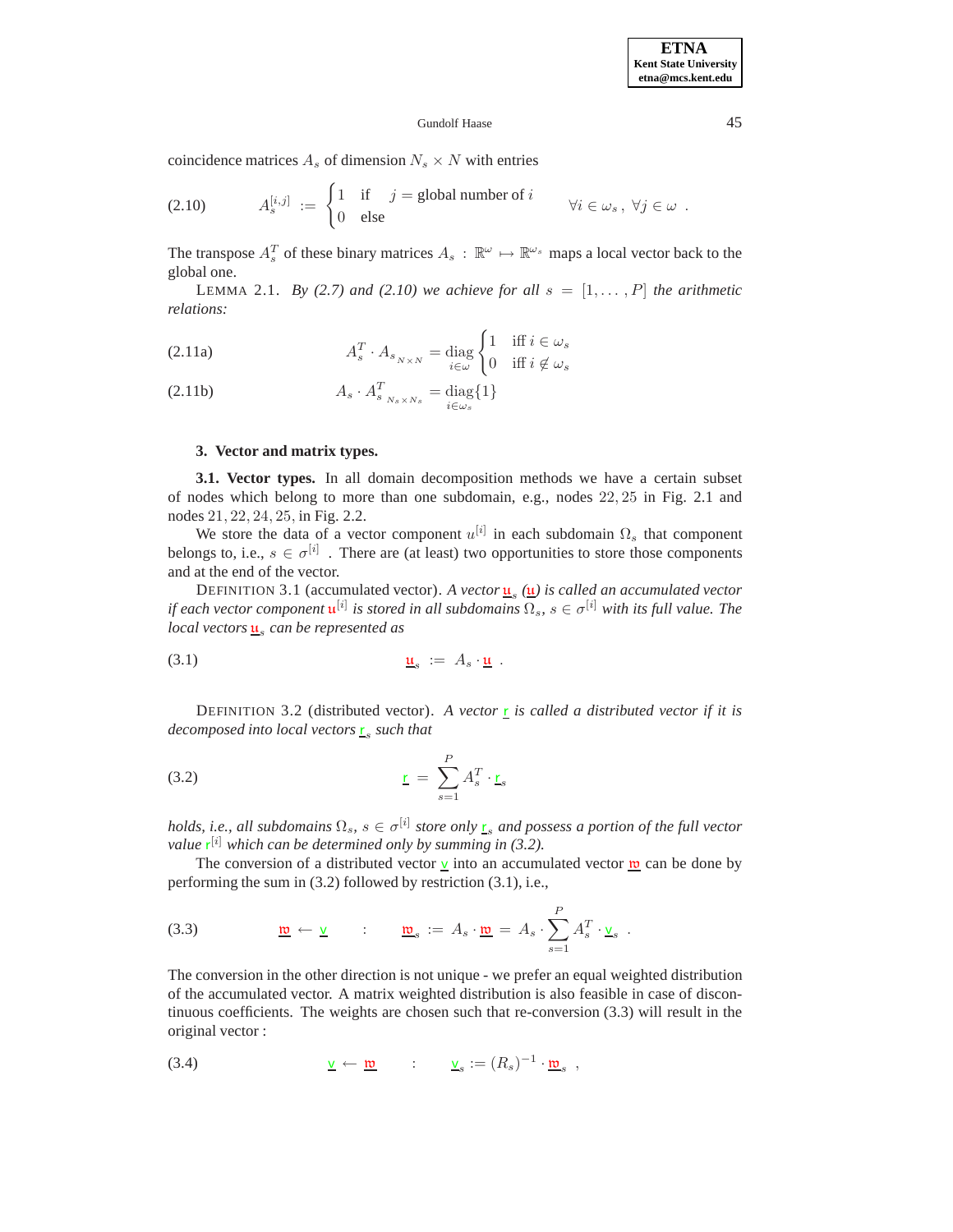



FIGURE 3.1. *Illustration for accumulated and distributed vectors and matrices.*

with  $R_s = \text{diag}\{|\sigma^{[i]}|\}$ , i.e.,  $R_s^{[i,i]}$  stores the number of subdomains node *i* belongs to.  $i\in\omega$ 

REMARK 3.1. *It can be seen easily by (2.11a) that*

(3.5) 
$$
R := \text{diag}\{|\sigma^{[i]}|\} = \sum_{s=1}^{P} A_s^T \cdot A_s.
$$

**3.2. Matrix types.** The matrix defined by the bilinear form in (1.6) can also be stored in two ways. With respect to an element-wise domain decomposition, we can store the f.e. matrix either as an accumulated or distributed matrix.

DEFINITION 3.3 (accumulated matrix). *A matrix* <sup>M</sup> *is called accumulated if its local restrictions*  $\mathfrak{M}_s$  *possess the full entries of it and we can write* 

$$
\mathfrak{M}_s := A_s \cdot \mathfrak{M} \cdot A_s^T.
$$

DEFINITION 3.4 (distributed matrix). *We call a matrix* K *distributed if we have locally stored matrices*  $K_s$  *such that* 

$$
\mathsf{K} \; := \; \sum_{s=1}^{P} A_s^T \cdot \mathsf{K}_s \cdot A_s \; .
$$

*holds, i.e., each subdomain*  $\overline{\Omega}_s$  *stores only a part of its full values.* Similar to conversion of vectors, the construction of a distributed matrix from an accumulated one is not unique.

**3.3. Construction of distributed matrices.** The construction of distributed matrices for a non-overlapping element decomposition (see Ex. 2.1) is well known. Here, we generalize that approach for arbitrary overlapping subdomains.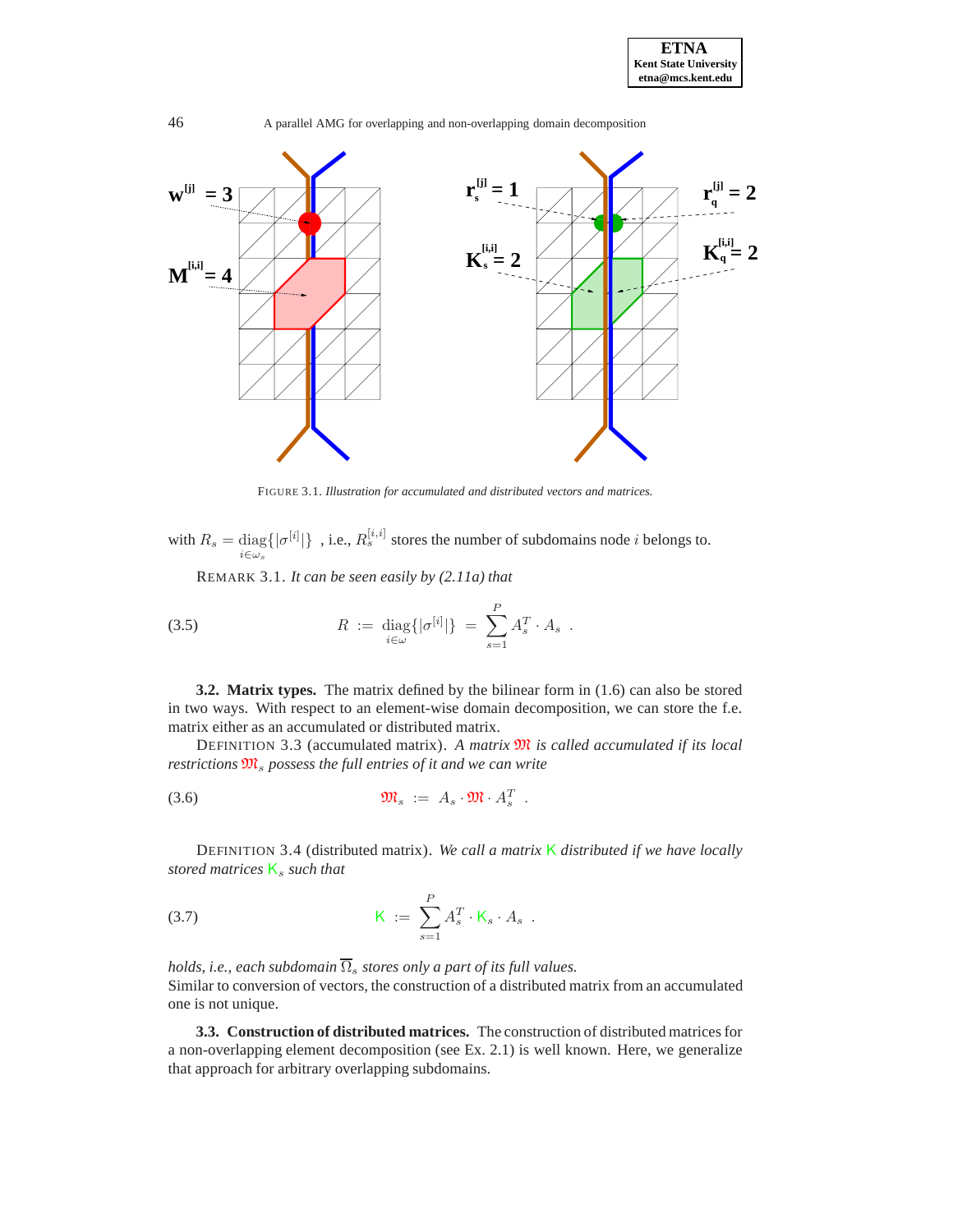### Gundolf Haase 47

In the f.e. context, a matrix entry  $K^{[i,j]}$  is obtained from the sum over all bilinear forms on the elements

(3.8) 
$$
K^{[i,j]} := a_{\Omega}(\varphi^{[j]}, \varphi^{[i]}) = \sum_{\delta^{(r)} \subseteq \Omega} a_{\delta^{(r)}}(\varphi^{[j]}, \varphi^{[i]}) ,
$$

with basis functions  $\varphi^{[i]}(x), i \in \omega$  and the bilinear form from Sec. 1.

A decomposition of  $\overline{\Omega} = \bigcup_{s=1}^{P} \overline{\Omega}_s$  results

for the bilinear form  $a(\cdot, \cdot)$  in a weighted summation with appropriate weights  $W^{(r)}$  over all subdomains and all their elements.

(3.9)  

$$
a_{\Omega}(\varphi^{[j]}, \varphi^{[i]}) = \sum_{s=1}^{P} \sum_{\delta^{(r)} \subseteq \Omega_s} \frac{1}{W^{(r)}} a_{\delta^{(r)}}(\varphi^{[j]}, \varphi^{[i]})
$$

$$
= \sum_{\delta^{(r)} \subseteq \Omega} a_{\delta^{(r)}}(\varphi^{[j]}, \varphi^{[i]}) \cdot \left(\frac{1}{W^{(r)}} \sum_{s: \delta^{(r)} \subseteq \Omega_s} 1\right).
$$

The comparison of (3.8) with (3.9) gives us directly the definition for the weights per element.

THEOREM 3.5 (Construction principle for distributed matrices). *In the multi-domain approach with*  $\overline{\Omega} = \bigcup_{s=1}^{P} \overline{\Omega}_s$ , *a distributed f.e. matrix* 

(3.7) 
$$
K := \sum_{s=1}^{P} A_s^T K_s A_s .
$$

*has to be calculated in each subdomain by*

$$
(3.10) \t K_s^{[i,j]} = \sum_{\delta^{(r)} \subseteq \Omega_s} \frac{1}{W^{(r)}} \underbrace{a_{\delta^{(r)}}(\varphi^{[j]}, \varphi^{[i]})}_{K_{\delta^{(r)}}^{[i,j]}} \t \forall i, j \in \omega_s,
$$

*with the weights for each element of the mesh*

(3.11) 
$$
W^{(r)} := \sum_{s:\,\delta^{(r)}\subseteq\Omega_s} 1.
$$

*Proof.* The proof was given from Eq. (3.8) to (3.9).  $\Box$ 

REMARK 3.2. *Eq. (3.10) describes the local accumulation of weighted element matrices. The weight*  $W^{(r)}$  *in* (3.11) *is the number of subdomains*  $\Omega_s$  *an element*  $\delta^{(r)}$  *belongs to, i.e.,* 

$$
(3.12) \t\t W^{(r)} = \left| \bigcap_{x_i \in \overline{\delta}^{(r)}} \sigma^{[i]} \right|.
$$

- The non-overlapping elements in Fig. 2.1 imply  $W^{(r)} \equiv 1$  for all elements, so that no weighting is necessary and  $K_s$  is the local accumulated f.e. matrix.
- The weights for the overlapping elements in Fig. 2.2 are 1, 2 or 4.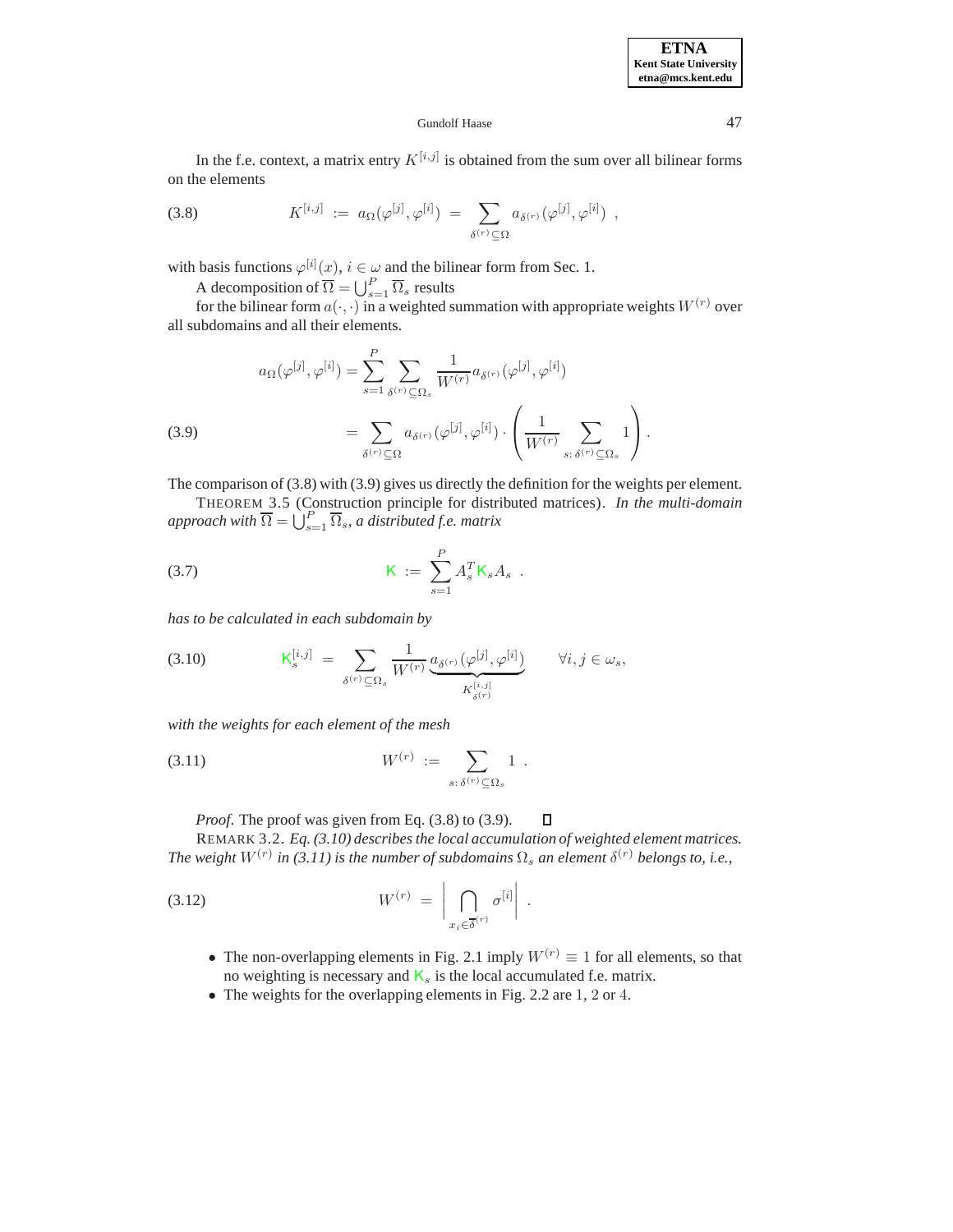

### **4. Matrix-times-vector operations.**

**4.1. Abstract results.** It can be easily seen by Eq. (2.10), (3.1)-(3.3) and (3.7) that

(4.1) 
$$
\mathsf{K} \cdot \underline{\mathbf{m}} = \sum_{s=1}^{P} A_s^T \mathsf{K}_s A_s \cdot \underline{\mathbf{m}} = \sum_{s=1}^{P} A_s^T \mathsf{K}_s \cdot \underline{\mathbf{m}}_s = \sum_{s=1}^{P} A_s^T \underline{\mathbf{v}}_s = \underline{\mathbf{v}}
$$

can be performed in parallel without communication and results in a distributed vector  $\underline{v}$  with  $v_s = K_s \cdot \underline{w}_s$ . A multiplication with a distributed vector instead of  $\underline{w}$  requires

conversion to an accumulated one through (3.3).

The multiplication of an accumulated matrix  $\mathfrak{M}$  with a vector requires more detailed investigations. It is not necessary that Matrix  $\mathfrak{M}$  has to be a f.e. matrix. The following two theorems will present conditions for admissible matrix patterns for certain classes of multiplications.

THEOREM 4.1. *The multiplication of an accumulated matrix with an accumulated vector results in a vector of the same type*

(4.2) <sup>w</sup> = <sup>M</sup> · <sup>u</sup>

*and can be performed without communication in parallel, i.e.,*

(4.3) 
$$
\underline{\mathfrak{w}}_s = \mathfrak{M}_s \cdot \underline{\mathfrak{u}}_s \qquad \forall s = [1, \dots, P] ,
$$

*if and only if*

(4.4) 
$$
\forall i, j \in \omega : \sigma^{[i]} \not\subseteq \sigma^{[j]} \implies \mathfrak{M}^{[i,j]} = 0
$$

*is true.*

*Proof.* We start with definition (3.1) of an accumulated vector

$$
\mathbf{w}_s = A_s \mathbf{w} \qquad \forall s = [1, \dots, P] ,
$$

rewrite it by preliminaries (4.3), (4.2) and definition (3.6) of an accumulated matrix

$$
\mathfrak{M}_s \underline{\mathbf{u}}_s = A_s \mathfrak{M} \underline{\mathbf{u}} \qquad \forall s = [1, \dots, P]
$$
  
\n
$$
\iff (A_s \mathfrak{M} A_s^T \cdot \underline{\mathbf{u}}_s)^{[i]} = (A_s \mathfrak{M} \cdot \underline{\mathbf{u}})^{[i]} \qquad \forall s = [1, \dots, P], \quad \forall i \in \omega_s ,
$$

and investigate the results of the multiplications on both sides component-wise in global numbering

$$
\sum_{j\in\omega_s}\mathfrak{M}^{[i,j]} \mathfrak{u}^{[j]} = \sum_{j\in\omega}\mathfrak{M}^{[i,j]} \mathfrak{u}^{[j]} \qquad \forall s=[1,\ldots,P], \quad \forall i\in\omega_s.
$$

The statement of the last line is true if and only if the following is true

$$
\forall s = [1, ..., P], \quad \forall i \in \omega_s : \qquad j \notin \omega_s \implies \mathfrak{M}^{[i,j]} = 0
$$
  

$$
\iff \qquad \forall s = [1, ..., P] : \qquad \{s\} \in \sigma^{[i]} \wedge \{s\} \notin \sigma^{[j]} \implies \mathfrak{M}^{[i,j]} = 0
$$
  

$$
\iff \qquad \sigma^{[i]} \not\subseteq \sigma^{[j]} \implies \mathfrak{M}^{[i,j]} = 0
$$

0

Theorem 4.1 says that operation (4.2) can be performed locally (4.3) without communication only for special matrices  $\mathfrak{M}$ . Condition (4.4) on the matrix pattern can be easily verified, e.g. in Fig. 2.1, the matrix entries  $\mathfrak{M}^{[25,24]} = \mathfrak{M}^{[4,5]}$  have to be zero but not  $\mathfrak{M}^{[24,25]}$ ,  $\mathfrak{M}^{[5,4]}$ . Note, that  $\mathfrak{M}^{[18,26]}$  as well as  $\mathfrak{M}^{[26,18]}$  have to be zero because there is no subset relation at all between  $\sigma^{[18]} = \{1, 2\}$  and  $\sigma^{[26]} = \{2, 4\}.$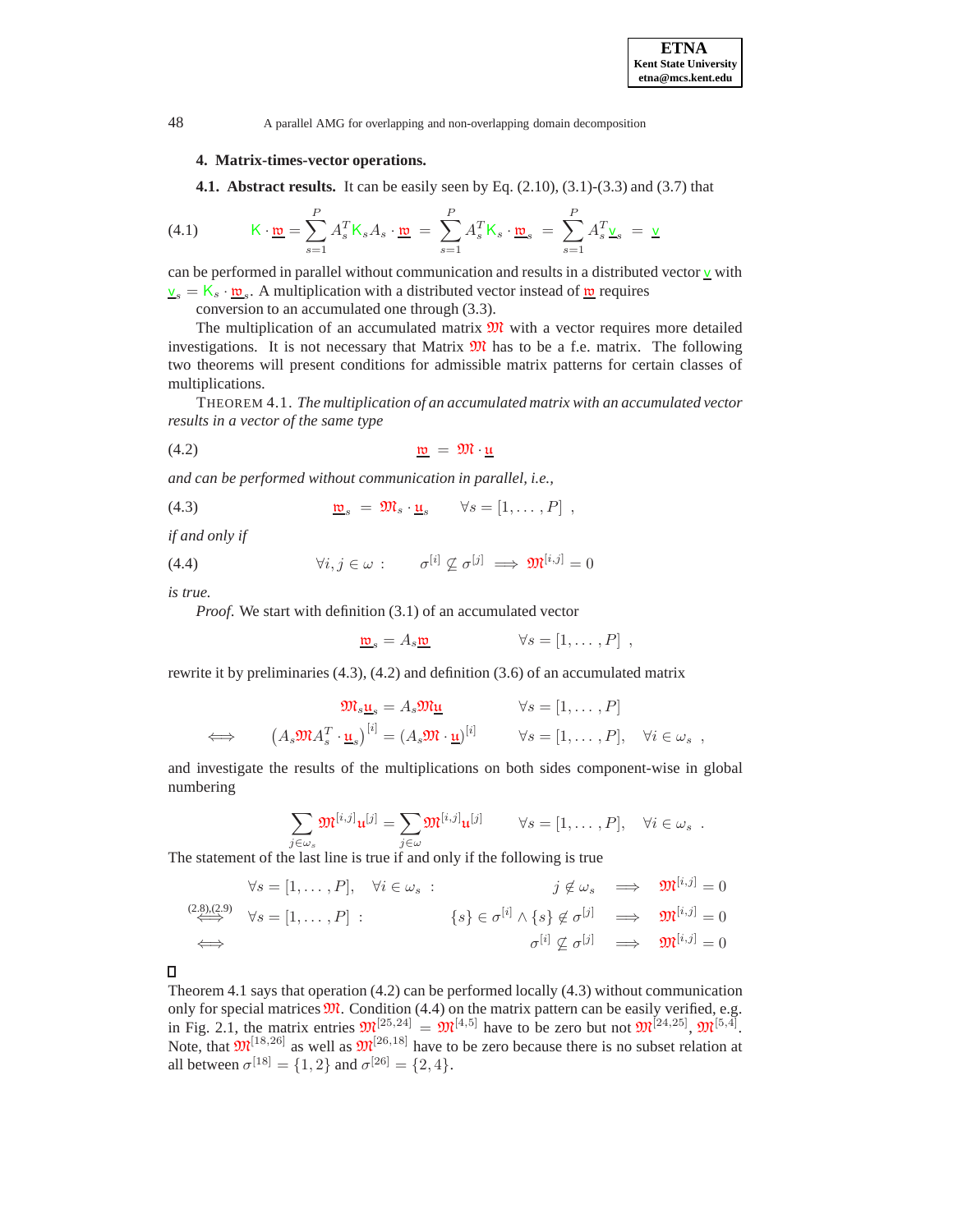### Gundolf Haase 49

THEOREM 4.2. *The multiplication of an accumulated matrix with a distributed vector results in a vector of the same type*

$$
\underline{\mathbf{r}} = \mathfrak{M} \cdot \underline{\mathbf{v}}
$$

*and can be performed without communication in parallel, i.e.,*

(4.6) 
$$
\underline{\mathbf{r}}_s = \mathfrak{M}_s \cdot \underline{\mathbf{v}}_s \qquad \forall s = [1, \ldots, P] ,
$$

*if and only if*

(4.7) 
$$
\forall i, j \in \omega : \qquad \sigma^{[i]} \not\supseteq \sigma^{[j]} \implies \mathfrak{M}^{[i,j]} = 0
$$

*is true.*

*Proof*. We start with definition (3.2) of a distributed vector

$$
\sum_{s=1}^{P} A_s^T \underline{\mathbf{r}}_s = \underline{\mathbf{r}} \ ,
$$

reformulate it by preliminaries (4.6), (4.5) and apply definitions for accumulated matrix and distributed vector on  $\mathfrak{M}_s$  and  $\underline{v}$ 

$$
\sum_{s=1}^P A_s^T A_s \mathfrak{M}_s A_s^T \cdot \underline{\mathbf{v}}_s \stackrel{(3.6)}{=} \sum_{s=1}^P A_s^T \mathfrak{M}_s \cdot \underline{\mathbf{v}}_s = \mathfrak{M} \cdot \underline{\mathbf{v}} \stackrel{(3.2)}{=} \mathfrak{M} \cdot \sum_{s=1}^P A_s^T \underline{\mathbf{v}}_s.
$$

Applying (2.11a) in a component-wise investigation using global numbering results in

$$
\begin{pmatrix}\n\sum_{s=1}^{P} \sum_{j \in \omega_s} \mathfrak{M}^{[i,j]} \cdot \mathbf{v}_s^{[j]} & , & i \in \omega_s \\
0 & , & i \notin \omega_s\n\end{pmatrix} = \left( \sum_{j \in \omega} \mathfrak{M}^{[i,j]} \cdot \sum_{s=1}^{P} \mathbf{v}_s^{[j]} & , & i \in \omega \right) ,
$$

which is equivalent to

$$
\begin{pmatrix}\n\sum_{j \in \omega} \sum_{s \in \sigma^{[j]}} \mathfrak{M}^{[i,j]} \cdot \mathsf{v}_s^{[j]} , & i \in \omega_s \\
0, & i \notin \omega_s\n\end{pmatrix} = \left( \sum_{j \in \omega} \sum_{s=1}^P \mathfrak{M}^{[i,j]} \cdot \mathsf{v}_s^{[j]} , i \in \omega \right) .
$$

The statement of the last line is true if and only if

$$
s \in \sigma^{[j]} \land i \notin \omega_s \Longrightarrow \mathfrak{M}^{[i,j]} = 0
$$

$$
\{s\} \subseteq \sigma^{[j]} \land \{s\} \not\subseteq \sigma^{[i]} \Longrightarrow \mathfrak{M}^{[i,j]} = 0
$$

$$
\sigma^{[j]} \not\subseteq \sigma^{[i]} \Longrightarrow \mathfrak{M}^{[i,j]} = 0
$$

 $\Box$ 

Condition (4.7) on the matrix pattern can be easily verified, e.g. in Fig. 2.1, the matrix entries  $\mathfrak{M}^{[24,25]}$ ,  $\mathfrak{M}^{[5,4]}$ . have to be zero but not  $\mathfrak{M}^{[25,24]}$  and  $\mathfrak{M}^{[4,5]}$ . Again,  $\mathfrak{M}^{[18,26]}$  as well as  $\mathfrak{M}^{[26,18]}$  have to be zero.

REMARK 4.1. *Intermediate steps in the proofs of theorems 4.1 and 4.2 lead directly to equivalent formulations for (4.4)*

(4.8) 
$$
\mathfrak{M} A_s^T A_s = \mathfrak{M} \qquad \forall s = [1, ..., P]
$$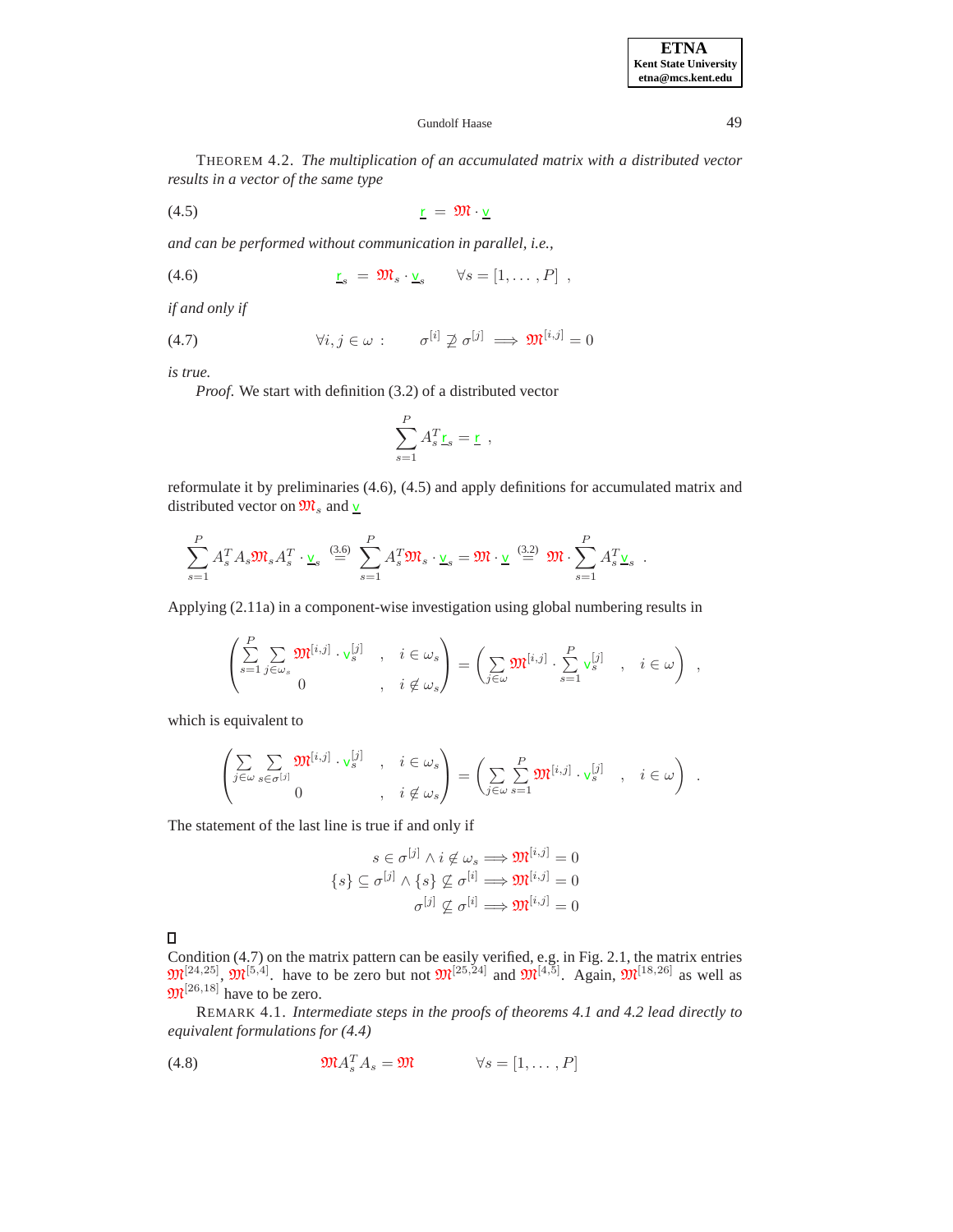*and for (4.7)*

(4.9) 
$$
A_s^T A_s \mathfrak{M} = \mathfrak{M} \qquad \forall s = [1, \dots, P] .
$$

*Obviously, we can conclude that if a matrix*  $\mathfrak{M}$  *fulfills (4.4) then*  $\mathfrak{M}^T$  *fulfills also (4.7).* Eq. (4.8) and (4.9) have been derived for non-overlapping element domain decompositions by Groh [1] as a condition to apply (4.2) and (4.5) in parallel.

REMARK 4.2. *The sets of subdomains induce a block structure of the unknowns in that*

*way that all nodes with the same* σ*-set, e.g.* σk*, build one block (see subsection 4.2 for an example). Now, it follows directly from theorems 4.1 and 4.2 that an accumulated matrix* <sup>M</sup> *can be applied to (4.2) and (4.5) iff*  $\mathfrak{M}$  *possesses a block diagonal structure induced by the described block structure of nodes. We can write*

$$
(4.10) \t \mathfrak{M} = \text{blockdiag} \{ \mathfrak{M}_k \} \t \text{with} \t \mathfrak{M}_k = \left\{ \mathfrak{M}^{[i,j]} \right\}_{i,j \in \omega(\sigma_k)}.
$$

 ${\rm REMARK}$  4.3. If  $\mathfrak M$  *fulfills (4.10) and all*  $\mathfrak M_k^{-1}$  do exist then also the inverse  $\mathfrak M^{-1}$  fulfills *the proper block condition and can be applied in parallel on (4.2) and (4.5).* The idea of the following theorem originates from the observation that the result of (4.2) can be used as input for operation (4.1), that this result has exactly the right vector type to serve as input for (4.5) and that all those operations can be performed fully in parallel. matrices

THEOREM 4.3. *If the accumulated matrix*  $\mathfrak{P}$  *fulfills pattern condition* (4.4) then the *matrix multiplications*  $\mathfrak{P}^T \cdot K \cdot \mathfrak{P}$  *result in a distributed matrix*  $K^H$  *which can be calculated locally in parallel by simply computing*  $K_s^H = \mathfrak{P}_s^T \cdot K_s \cdot \mathfrak{P}_s$ , *i.e.*,

(4.11) 
$$
\mathsf{K}^H = \sum_{s=1}^P A_s^T \mathsf{K}_s^H A_s = \sum_{s=1}^P A_s^T \left( \mathfrak{P}_s^T \cdot \mathsf{K}_s \cdot \mathfrak{P}_s \right) A_s = \mathfrak{P}^T \cdot \mathsf{K} \cdot \mathfrak{P}.
$$

*Proof.* We substitute K in the right expression of  $(4.11)$ by its definition (3.7)

$$
\mathfrak{P}^T\cdot \mathsf{K}\cdot \mathfrak{P}=\mathfrak{P}^T\cdot \sum_{s=1}^P A_s^T \mathsf{K}_sA_s\cdot \mathfrak{P}\ =\ \sum_{s=1}^P \mathfrak{P}^TA_s^T \mathsf{K}_sA_s \mathfrak{P}
$$

and apply the equivalent pattern conditions (4.8) and (4.9) for all subdomains

$$
= \sum_{s=1}^P A_s^T A_s \mathfrak{P}^T A_s^T \mathsf{K}_s A_s \mathfrak{P} A_s^T A_s .
$$

Using definition (3.6) for  $\mathfrak{P}_s$  yields finally

$$
= \sum_{s=1}^{P} A_s^T \underbrace{\left(\mathfrak{P}_s^T \cdot \mathsf{K}_s \cdot \mathfrak{P}_s\right)}_{=: \mathsf{K}_s^H} A_s = \sum_{s=1}^{P} A_s^T \mathsf{K}_s^H A_s.
$$

 $\Box$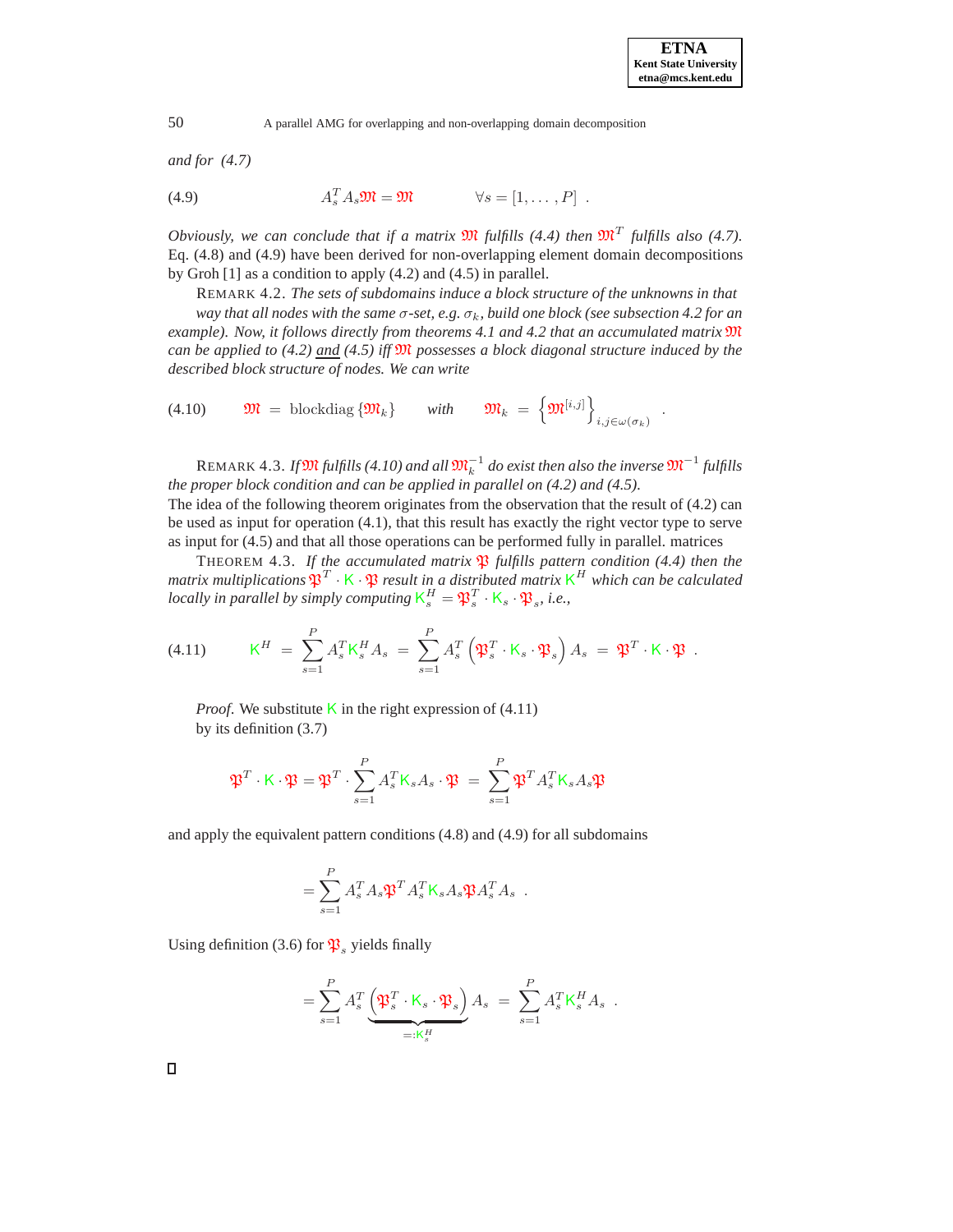### Gundolf Haase 51

**4.2. Application of theorems 4.1 and 4.2.** We will apply the results of theorems 4.1 and 4.2 on our Ex. 2.1 - 2.2.

There are 9 different sets of subdomains in Ex. 2.1. These sets will be arranged with respect to the number of subdomains therein :

$$
\sigma_V = \sigma^{[25]},
$$
  
\n
$$
\sigma_{E_1} = \sigma^{[4]},
$$
  
\n
$$
\sigma_{E_2} = \sigma^{[22]},
$$
  
\n
$$
\sigma_{E_3} = \sigma^{[28]},
$$
  
\n
$$
\sigma_{E_4} = \sigma^{[46]},
$$
  
\n
$$
\sigma_{I_1} = \sigma^{[1]},
$$
  
\n
$$
\sigma_{I_2} = \sigma^{[7]},
$$
  
\n
$$
\sigma_{I_3} = \sigma^{[43]},
$$
  
\n
$$
\sigma_{I_4} = \sigma^{[49]}.
$$

The subscript  $V$  indicates vertex nodes, subscripts  $E$  and  $I$  denote

edge and interior nodes of the subdomains. The block structure above implies an appropriate block structure in vectors and matrices. The admissible matrix pattern wrt. (4.4) is

(4.12)  
\n
$$
\mathfrak{M} = \begin{pmatrix}\n\mathfrak{M}_{V} & \mathfrak{M}_{E_{1}} \\
\mathfrak{M}_{E_{2}V} & 0 & \mathfrak{M}_{E_{2}} \\
\mathfrak{M}_{E_{3}V} & 0 & 0 & \mathfrak{M}_{E_{3}} \\
\mathfrak{M}_{E_{4}V} & 0 & 0 & 0 & \mathfrak{M}_{E_{4}} \\
\mathfrak{M}_{I_{1}V} & \mathfrak{M}_{I_{1}E_{1}} & \mathfrak{M}_{I_{1}E_{2}} & 0 & 0 & \mathfrak{M}_{I_{1}} \\
\mathfrak{M}_{I_{2}V} & \mathfrak{M}_{I_{2}E_{1}} & 0 & \mathfrak{M}_{I_{2}E_{3}} & 0 & \mathfrak{M}_{I_{2}} \\
\mathfrak{M}_{I_{3}V} & 0 & \mathfrak{M}_{I_{3}E_{2}} & 0 & \mathfrak{M}_{I_{3}E_{4}} & 0 & 0 & \mathfrak{M}_{I_{3}} \\
\mathfrak{M}_{I_{4}V} & 0 & 0 & \mathfrak{M}_{I_{4}E_{3}} & \mathfrak{M}_{I_{4}E_{4}} & 0 & 0 & 0 & \mathfrak{M}_{I_{4}}\n\end{pmatrix}
$$

This matrix can be also expressed in the form

(4.13) 
$$
\mathfrak{M} = \begin{pmatrix} \mathfrak{M}_V & 0 & 0 \\ \mathfrak{M}_{EV} & \mathfrak{M}_E & 0 \\ \mathfrak{M}_{IV} & \mathfrak{M}_{IE} & \mathfrak{M}_I \end{pmatrix} ,
$$

requiring the appropriate block structures of the submatrices from (4.12). Especially, we have to require that  $\mathfrak{M}_V$ ,  $\mathfrak{M}_E$  and  $\mathfrak{M}_I$  are block diagonal matrices (Fig. 2.1:  $\mathfrak{M}_E^{[18,26]}$  =  $\mathfrak{M}_{E}^{[26,18]} \stackrel{!}{=} 0$  !),

from which follows by remark 4.3 that we can apply also the inverse of them.

The previous investigations are completely valid for Ex. 2.2! The only difference consists in the different sets of nodes grouped within the blocks.

#### **5. A parallel AMG.**

**5.1. Parallel MG.** With the data structures and methods introduced in the previous sections

we can formulate a parallel MG algorithm; see also [5]. The components in Alg.1 have to be chosen such that the following requirements are fulfilled.

- The interpolation of the correction  $\underline{\mathbf{w}} := \mathfrak{P} \underline{\mathbf{w}}^H$  needs an accumulated interpolation matrix with an *admissible matrix pattern*; see theorem 4.1. If  $\mathfrak P$  possesses such a pattern then also  $\mathfrak{P}^T$  can be applied in the defect restriction. If all refined elements belong to the same subdomain as their appropriate coarse element, then the pattern condition on the interpolation is fulfilled automatically.
- We assume that we have a parallel smoother; e.g. see [2].
- The coarse matrix  $K^H$  has to be again a distributed matrix to ensure the continuation of the recursive algorithm.
- The matrix  $K^H$  has to preserve the null space of K.

.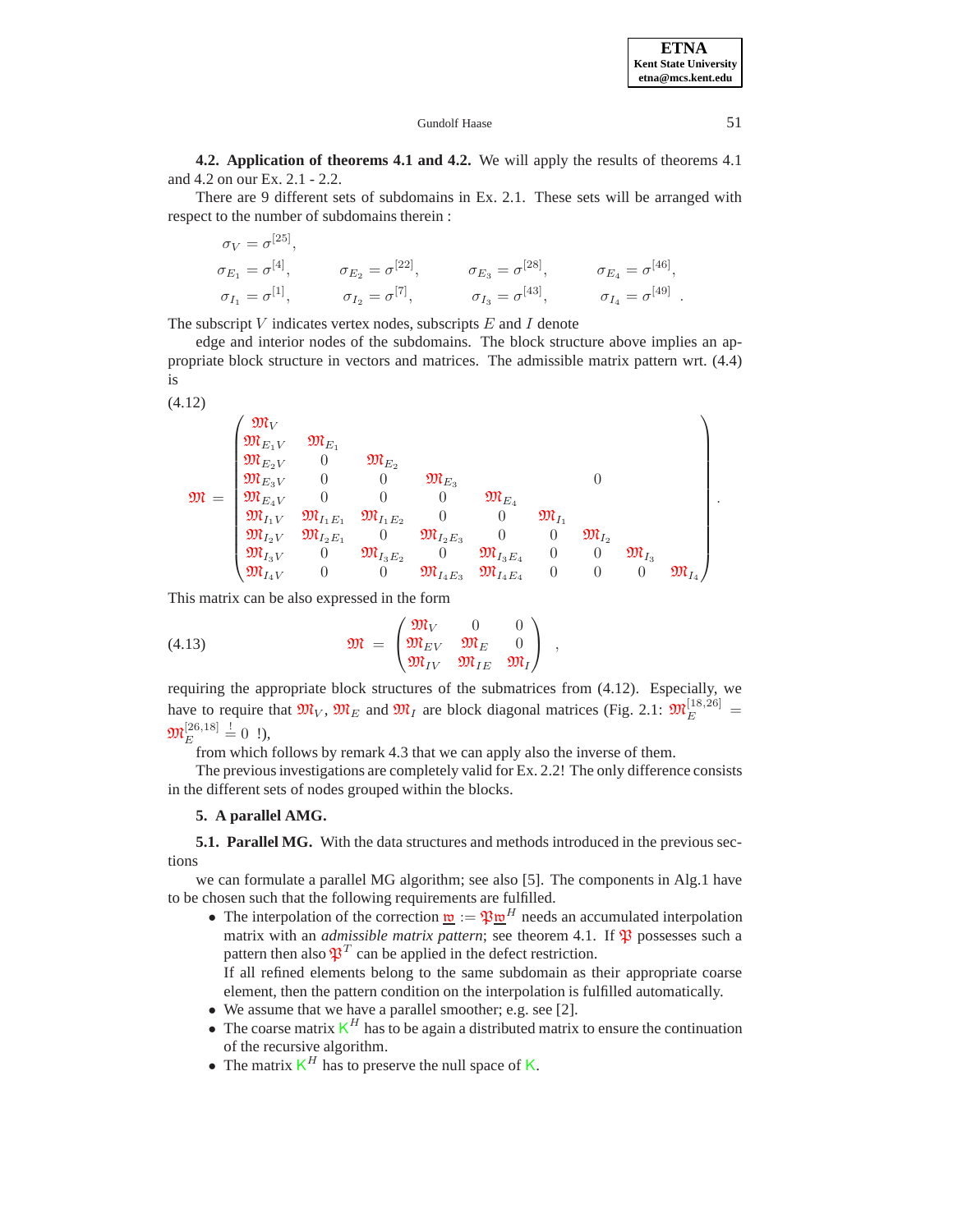```
ETNA
Kent State University 
etna@mcs.kent.edu
```
**Algorithm 1** Parallel multigrid PMG( $K, \underline{\mathbf{u}}, \underline{\mathbf{f}}, \ell$ )

**if**  $\ell = 1$  **then** solve  $\Sigma$ P  $\sum_{s=1}$  $A_s^T$ K $A_s \cdot \underline{\mathfrak{u}} = \underline{\mathfrak{f}}$ **else**  $\widetilde{\mathbf{u}} \leftarrow$  SMOOTH $(K, \mathbf{u}, \underline{\mathbf{f}}, \nu)$  $\underline{\mathsf{d}} \leftarrow \underline{\mathsf{f}} - \mathsf{K} \cdot \underline{\mathsf{u}}$  $\overline{\mathsf{d}}^{H} \leftarrow \mathfrak{P}^{T} \cdot \overline{\mathsf{d}}$  $\mathfrak{w}^H \leftarrow 0$ PMG( $K^H$ ,  $\underline{w}^H$ ,  $\underline{d}^H$ ,  $\ell - 1$ )  $\underline{\mathfrak{w}} \leftarrow \mathfrak{P} \cdot \overline{\mathfrak{w}}^H$  $\frac{\widehat{\mathfrak{u}} \leftarrow \widetilde{\mathfrak{u}} + \underline{\mathfrak{w}}}{\text{SMOOTU}(K \widehat{\mathfrak{u}} \mathfrak{f} \mathfrak{u})}$  $\frac{\mathbf{u}}{\mathbf{d}} \leftarrow \text{SMOOTH}(\mathsf{K}, \widehat{\mathbf{u}}, \mathbf{f}, \nu)$ **end if**

**5.2. Sequential AMG.** Each AMG algorithm consists of the following parts:

- 1. Coarsening, i.e.,  $\omega = \omega_C \cup \omega_F$ .
- 2. Determining the interpolation weights  $P = {\{\alpha_{ij}\}}_{i \in \omega}$ ,  $i \in \omega_C$ . Typically,  $\alpha_{i,j} = \delta_{ij}$ ,  $\forall i, j \in \omega_C$  holds.
- 3. Calculate the coarse matrix

$$
(5.1) \t KH = PT \cdot K \cdot P.
$$

4. Apply some multigrid procedure using the components determined in 1.-3.

**5.2.1. Sequential coarsening.** We can use any coarsening strategy for our investigations. Therefore, we present only the simple coarsening instead of the classical approach [8]. We only have to adapt the sequential algorithm such that it works on an arbitrary given set of nodes, i.e., a subset of all nodes.

**Algorithm 2** Simple coarsening  $\text{Coarse}(K, \omega, \omega_C, \omega_F)$ 

 $\overline{\omega}$   $\leftarrow$   $\overline{\omega}$ **while**  $\omega_t \neq \emptyset$  **do** pick some  $i \in \omega_t$  (strong connections in  $K|_{\omega}$ )  $\omega_C \leftarrow \omega_C \cup \{i\}$ determine neighbors of  $i \rightarrow U_i$  $\omega_F \leftarrow \omega_F \cup (U_i \cap \omega_t)$  $\omega_t \leftarrow \omega_t \setminus (\{i\} \cup U_i \cap \omega_t)$ **end while**

**5.2.2. Determination of interpolation weights.** Here, we restrict the calculation of interpolation weights  $\alpha_{ij}$ 

on a given index set. Again, we can use an arbitrary routine with adaption for subsets of nodes.

A correct chosen matrix dependent interpolation is equivalent to the energy minimization technique for determining the interpolation weights. In case of the Laplacian, the condition  $\sum \alpha_{i,j} = 1$ ,  $\forall i \in \omega$ , guarantees that the null space of that operator can be represented on  $j\overline{\in }\omega$ coarser grids.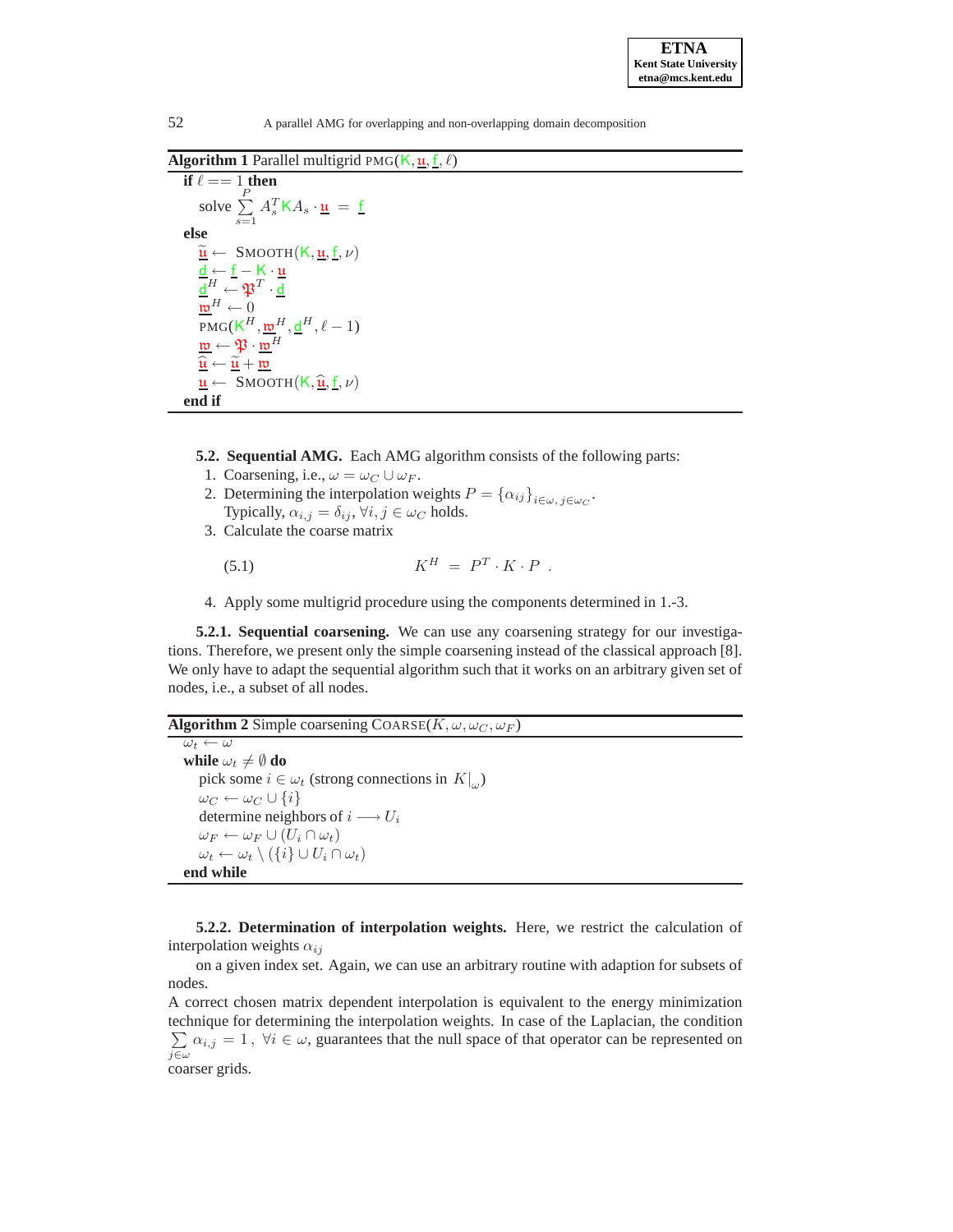### Gundolf Haase 53

**Algorithm 3** Calculation of interpolation weights WEIGHTS( $K, \omega_C, \omega_F, \alpha$ )

**for all**  $i \in \omega_F$  **do** determine neighbors of  $i \rightarrow U_i$ **for all**  $j \in U_i \cap \omega_C$  **do** calculate  $\alpha_{ij}$ **end for end for**

### **5.2.3. Calculation of coarse matrix.** The classical Galerkin approach

(5.2) 
$$
(K^H)^{[ij]} = \sum_{k \in \omega} \sum_{l \in \omega} \alpha_{ki} \cdot K^{[kl]} \cdot \alpha_{lj} \qquad \forall i, j \in \omega_C
$$

leads directly to a standard routine for calculating the coarse grid matrix. Here, no adaption is necessary.

# **Algorithm 4** Calculation of coarse matrix GALERKIN( $K^H$ ,  $K$ ,  $\omega_C$ ,  $\omega_F$ ,  $\alpha$ )

```
Require: K^H = 0 before first call
   for all k \in \omega_F \cup \omega_C do
      determine fine and coarse neighbors of k \longrightarrow F^k, C^kfor all l \in F^k \cup C^k \cup \{k\} do
          T \leftarrow C^k \cup C^l \cup (\{l\} \cap \omega_C)for all i \in T do
             for all j \in T do
                 (K^H)^{[ij]} \leftarrow (K^H)^{[ij]} + \alpha_{ki} \cdot (K)^{[kl]} \cdot \alpha_{lj}end for
          end for
      end for
   end for
```
This Alg. 4 can by dramatically accelerated by use of matrix structures.

**5.3. The parallel coarsening.** The control of the admissible pattern for interpolation and restriction (4.4,4.7) will be realized by appropriate subsets of nodes as input parameters for Alg. 2–4. Controlling these subsets is the main task of Alg. 5.

**Algorithm 5** Parallel coarsening SIGMACOARSE( $K, \sigma, \omega, \omega_C, \omega_F, \alpha$ )

```
if \omega == \emptyset then
    return
else
    \omega_t \leftarrow \omega(\sigma)\text{Coarse}(K, \omega_t, \omega_C, \omega_F)WEIGHTS(K, \omega_C \cap \overline{\omega}(\sigma), \omega_F \cap \omega_t, \alpha)\omega \leftarrow \omega \setminus \omega_tfor all \hat{\sigma} \subset \sigma such that \exists \tau \subset \sigma : \hat{\sigma} \subset \tau do
          SIGMACOARSE(K, \hat{\sigma}, \omega, \omega_C, \omega_F, \alpha)end for
end if
```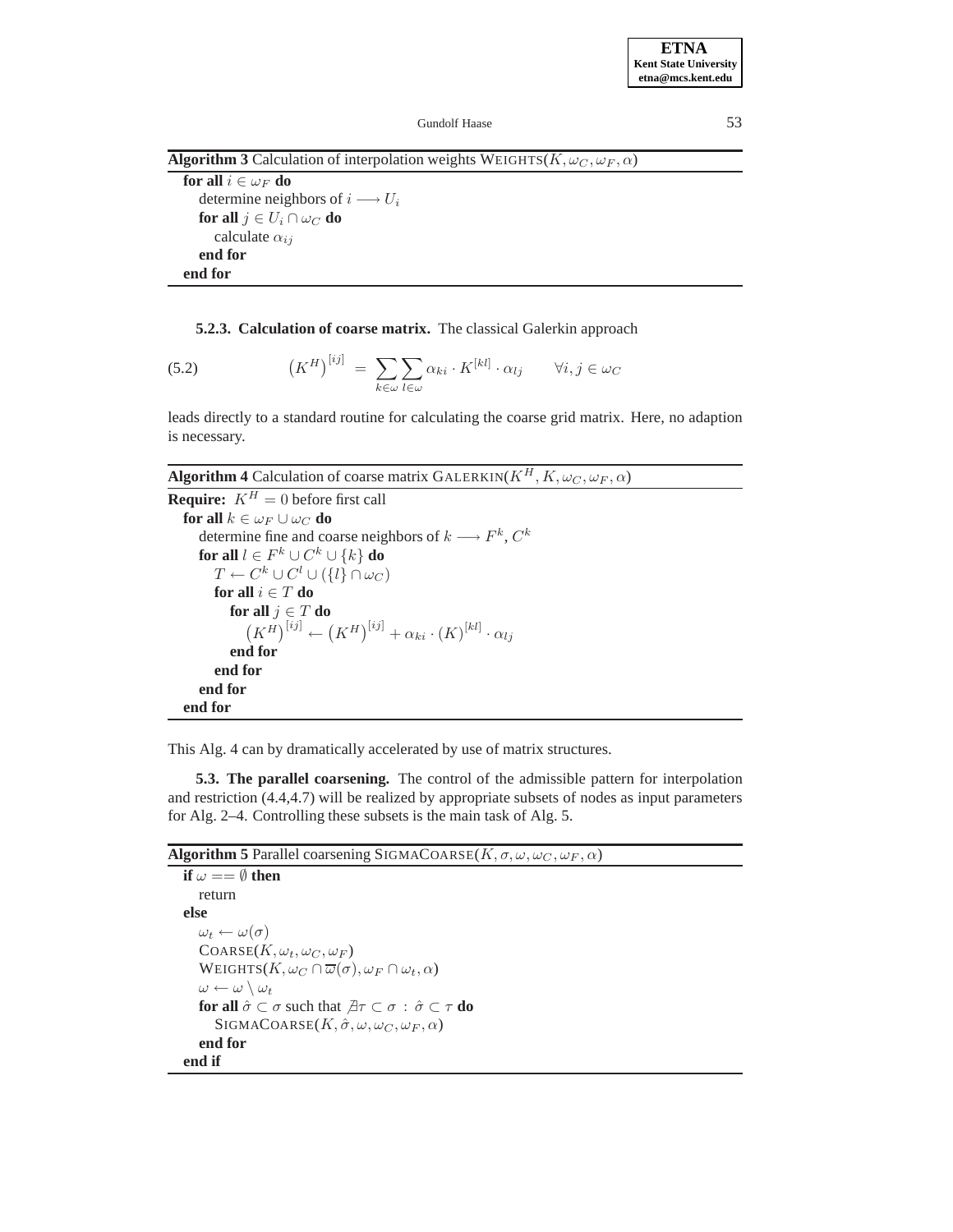The initial call of the coarsening is SIGMACOARSE( $\{1,\ldots, P\}$ ,  $\omega^h$ ,  $\emptyset$ ,  $\emptyset$ ) on all processors. This means in Ex. 2.1 on page 43 that for this first call  $\omega_t = \{25\}$ , so that the only vertex node 25 will be automatically a coarse node. The biggest subsets  $\hat{\sigma}$  of  $\{1, \ldots, P\}$ with non-empty  $\omega(\hat{\sigma})$  are  $\{1, 2\}, \{1, 3\}, \{2, 4\}, \{3, 4\}$  which continue the coarsening on the four interface edges. These steps are followed by coarsening in the interior of subdomains. As a result, e.g, interpolation from vertex node to edge node or interior node may happen but not vice versa.

- The statement  $\omega := \omega \setminus \omega_t$  blocks redundant calculations by reducing the set of available nodes.
- The recursive algorithm comes to an end if  $\sigma$  consists of only one element.
- The special parameters in the call WEIGHTS $(K, \omega_C \cap \overline{\omega}(\sigma), \omega_F \cap \omega_t, \alpha)$ guarantee an admissible matrix pattern in  $\mathfrak{P}$ , because

(5.3) 
$$
\begin{array}{rcl}\n\omega_C \cap \overline{\omega}(\sigma) & = & \left\{ j \in \omega_C \, : \, \sigma^{[j]} \supseteq \sigma \right\} \\
\omega_F \cap \omega(\sigma) & = & \left\{ i \in \omega_F \, : \, \sigma^{[i]} = \sigma \right\}\n\end{array} \Rightarrow \sigma^{[i]} \subseteq \sigma^{[j]} \ ,
$$

i.e., by (4.4) that only those  $\alpha_{ij}$  are calculated in WEIGHTS which fulfill the pattern condition on the interpolation  $\mathfrak{P}.$ 

• The usage of blocking coarsening requires some semaphore structure to synchronize the work in the branches, i.e., which processor performs the coarsening on a set of intersection nodes. After one processor does the coarsening, it will send a bit array to all interested processors describing which nodes of the subset belong the coarse grid. The following calculation of interpolation weights should be done redundantly. On the other hand, a non-blocking coarsening requires identical results in the coarsening of all processors  $s \in \sigma^{[i]}$  sharing a block of nodes represented by i. Here, we need an identical numbering of the nodes in  $\omega(\sigma^{[i]})$  on all processors. Additionally the coarsening strategy has to be strongly deterministic in that case.

**5.4. Parallel coarse grid matrix.** The pattern condition (4.4) for the interpolation matrix  $\mathfrak{P} = {\alpha_{ij}}_{i \in \omega, j \in \omega_C}$  is fulfilled by construction in Alg. 5. Therefore, we can apply Theorem 4.3 with the fine grid matrix K so that the coarse matrix  $K^H$  can be calculated fully in parallel, i.e., we can call Alg. 4 locally on each processor s with matrices  $K_s^H$  and  $K_s$  as appropriate output and input parameters.

**5.5. The parallel AMG algorithm.** The parallel AMG algorithm on page 55 simply collects the subroutines of previous sections. The routine PMG-A is the parallel multigrid algorithm with trivial changes.

The coarsening part of Alg. 6 terminates automatically when all sets  $\omega(\sigma^{[i]})$  contain only one element.

**6. Conclusions.** The main advantage of the proposed parallel AMG algorithms consists in the combination of standard AMG components and standard DD approaches. Therefore, it can be easily implemented in given f.e. packages by combining both parts.

The parallel AMG algorithm is not consistent with respect to the number of processors. i.e., the resulting coarse grids change with the number of processors used. This is no disadvantage in our opinion, because we needed a simple general approach and not one which will change with the hardware.

A distribution of elements on the processors should additionally take into account strongly anisotropic coefficients or similar problems in that (macro-/DD-) coarsening.